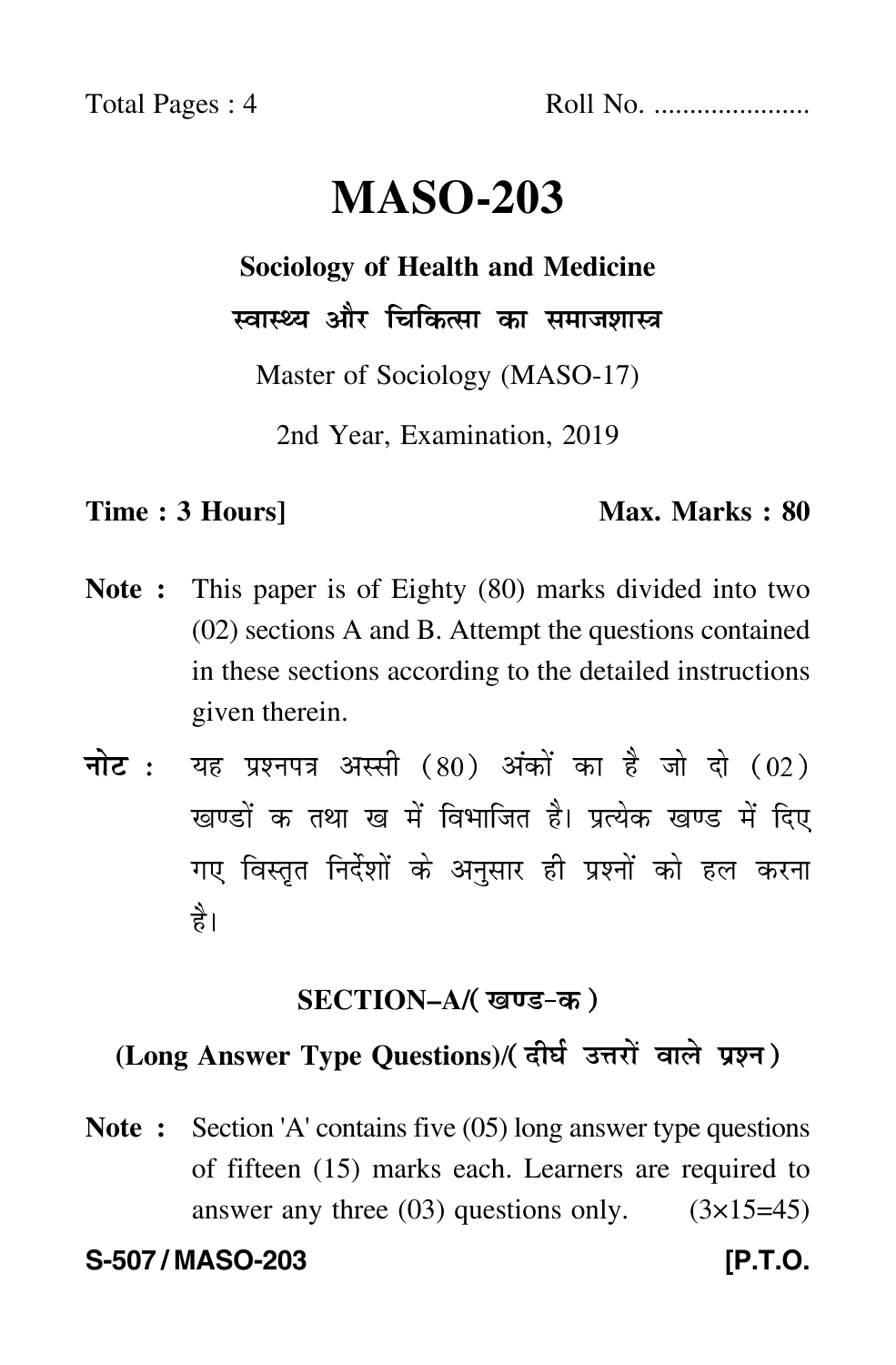- <mark>नोट</mark> : खण्ड 'क' में पाँच (05) दीर्घ उत्तरों वाले प्रश्न दिये गये हैं, प्रत्येक प्रश्न के लिए पन्द्रह (15) अंक निर्धारित हैं। शिक्षार्थियों को इनमें से केवल तीन (03) प्रश्नों के उत्तर देने हैं।
- **1.** Explain the economic aspect of Medical Tourism in India. भारत में चिकित्सा पर्यटन के आर्थिक प्रभाव की व्याख्या करें। --
- **2.** "At the beginning of the 21st century, infectious diseases remain a major global public health problem". Explain this statement in reference to Social Epidemiology and health status.

"21वीं सदी की शुरूआत में संक्रामक रोग एक प्रमुख सार्वजनिक स्वास्थ्य समस्या बने हुए है" इस कथन को सामाजिक महामारी विज्ञान और स्वास्थ्य की स्थिति के संदर्भ में बताएं।

- **3.** Explain in detail feminist approach regarding health. स्वास्थ्य से सम्बन्धित नारीवादी दृष्टिकोण विस्तारपूर्वक बताइए।
- **4.** Explain the process of Liberalization and Business in medical care.

चिकित्सा देखभाल में उदारीकरण और व्यापार की व्याख्या करें। -

**5.** Express your views regarding why indigenous systems are not promoted in India.

भारत में स्वदेशी प्रणाली को बढ़ावा क्यों नहीं दिया जाता है, इस --बारे में अपने विचार व्यक्त करें। -

## **S-507 / MASO-203 [ 2 ]**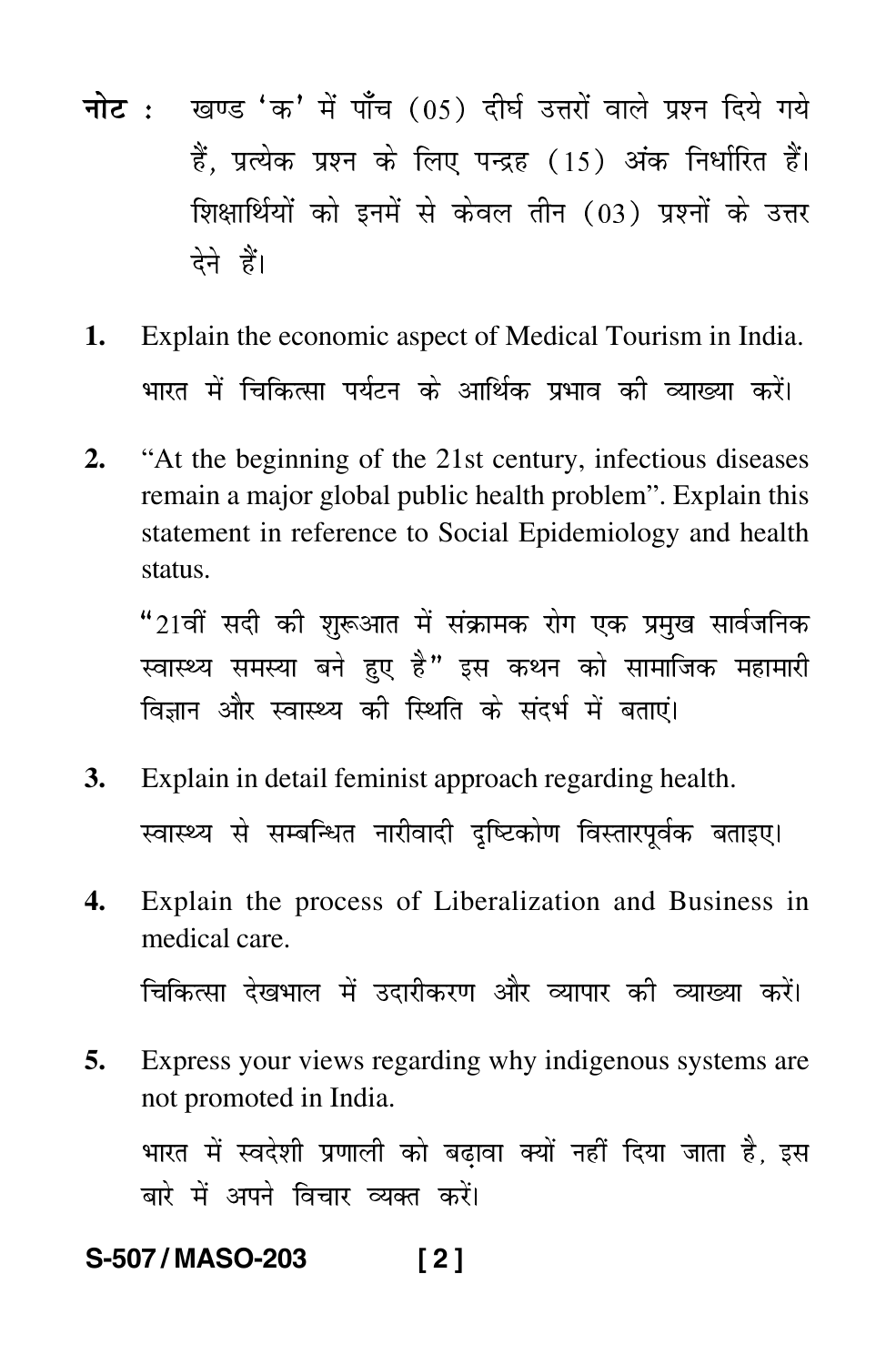### **SECTION–B/**

## (Short Answer Type Questions)/( लघु उत्तरों वाले प्रश्न)

**Note :** Section 'B' contains eight (08) short answer type questions of seven (07) marks each. Learners are required to answer any five (05) questions only.

 $(5 \times 7 = 35)$ 

- <mark>नोट</mark> : खण्ड 'ख' में आठ (08) लघु उत्तरों वाले प्रश्न दिये गये हैं, प्रत्येक प्रश्न के लिए सात (07) अंक निर्धारित हैं। शिक्षार्थियों को इनमें से केवल पाँच (05) प्रश्नों के उत्तर देने हैं।
- **1.** Critique of Biomedical model. जैव चिकित्सकीय आदर्श की आलोचना।
- **2.** Vital Health statistics. महत्त्वपूर्ण स्वास्थ्य आँकड़े।
- **3.** Hospital as Dynamic institution. अस्पताल गतिशील संस्था के रूप में। -
- **4.** Problems in Public Health Care. सार्वजनिक स्वास्थ्य देखभाल में समस्याएं। -
- **5.** National Urban Health Mission. राष्ट्रीय शहरी स्वास्थ्य मिशन<mark>।</mark>

## **S-507 / MASO-203 [ 3 ] [P.T.O.**